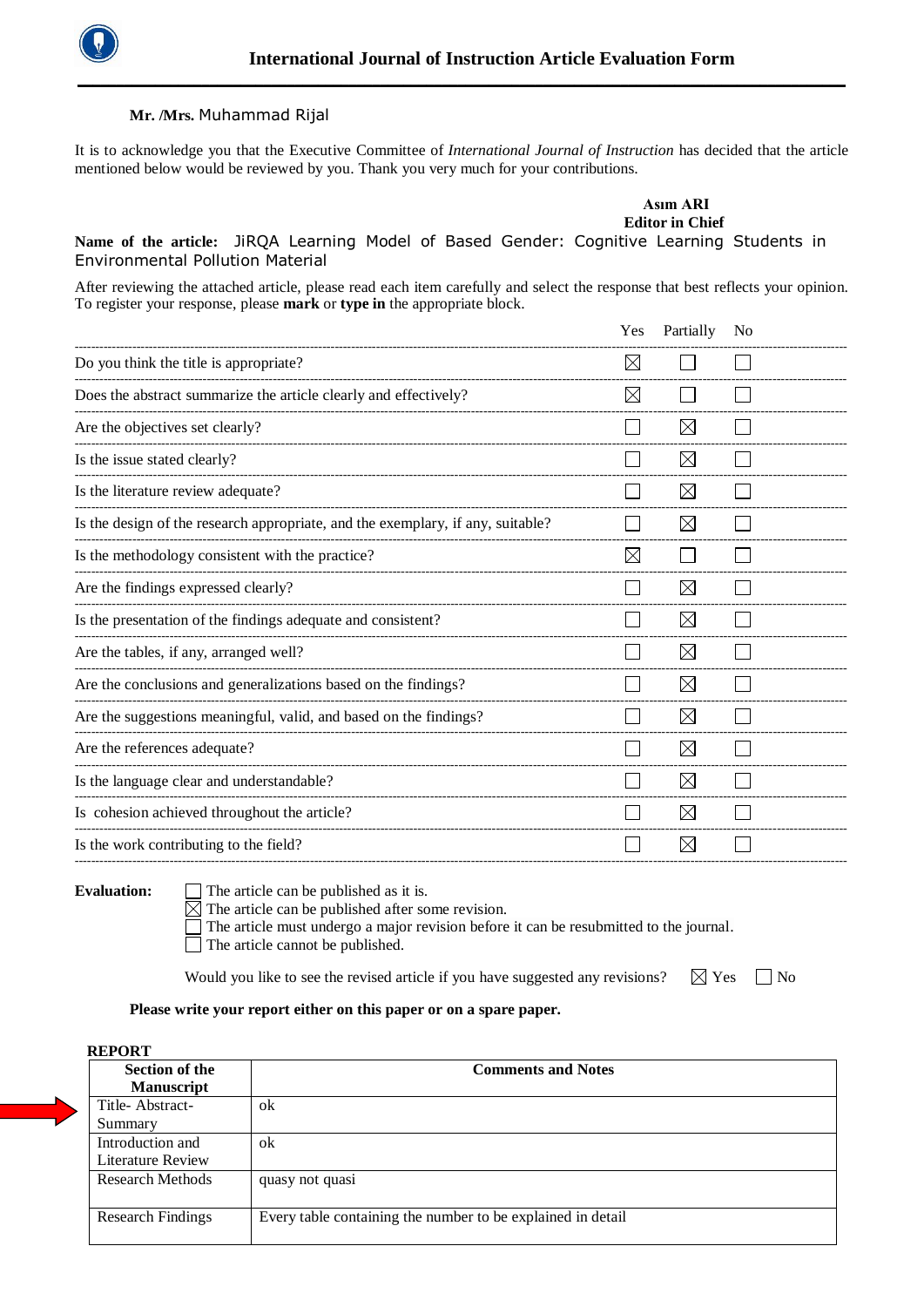| <b>Discussion</b>             | Why jirqa affecting the results of students learning cognitif male and female<br>Why cognitif study results female students better than students male who taught with jirqa<br>Why jirqa better than conventional connected with gender students<br>Should compare research results former relevant to jirqa |  |
|-------------------------------|--------------------------------------------------------------------------------------------------------------------------------------------------------------------------------------------------------------------------------------------------------------------------------------------------------------|--|
| Conclusion and<br>Suggestions | ok                                                                                                                                                                                                                                                                                                           |  |
| References and<br>Citation    | Use english on reference in indonesian                                                                                                                                                                                                                                                                       |  |
| Language                      | ok                                                                                                                                                                                                                                                                                                           |  |
| Other issues                  | ok                                                                                                                                                                                                                                                                                                           |  |